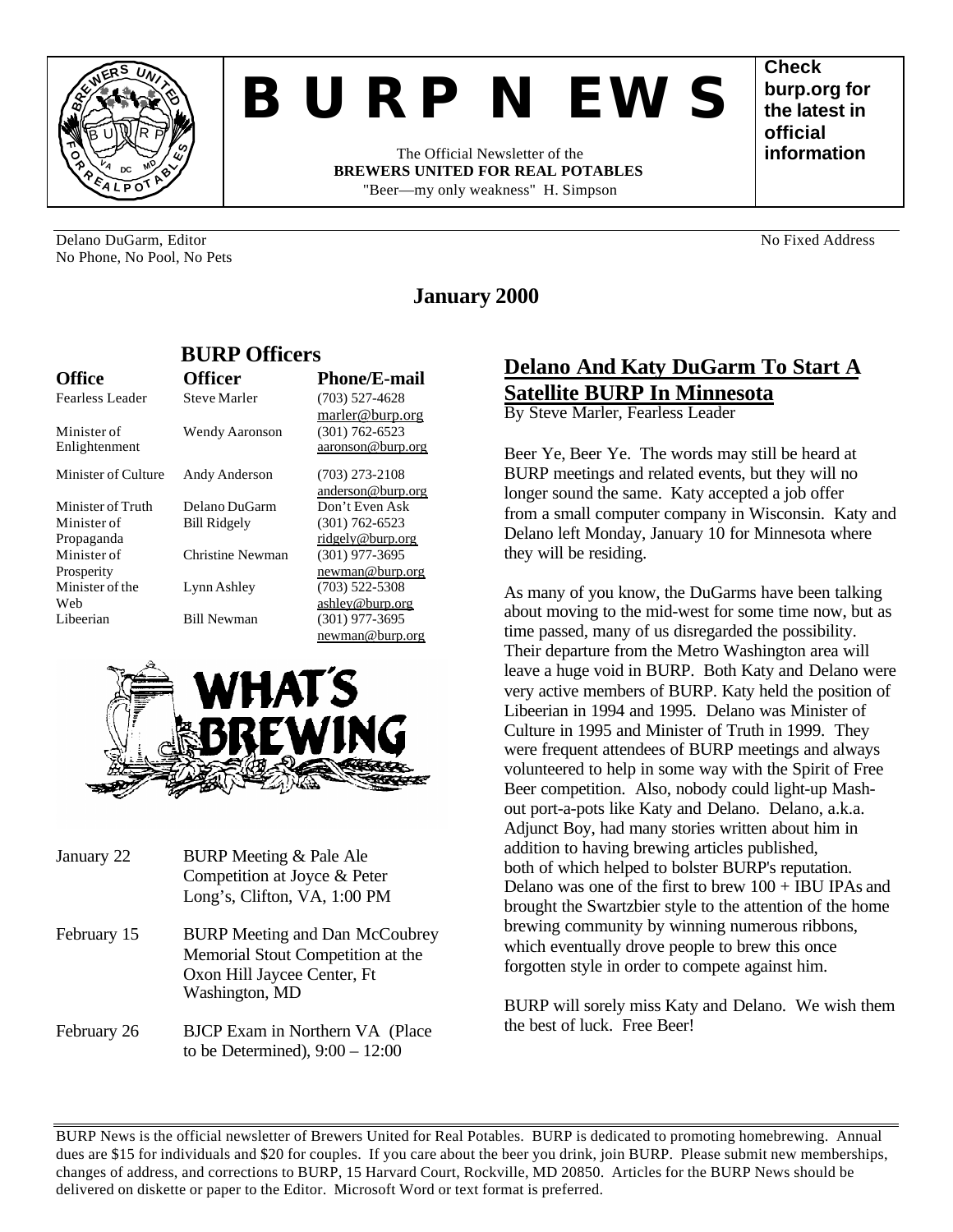# **Marler Madness**

By Steve Marler, Fearless Leader

My last Marler Madness column. All right, stop your cheering. I admit that it will be nice to not have to meet a deadline for submitting an article every month. However, I did enjoy being Fearless Leader over the past year, and appreciate the complements that I have received. It was nice to have my term end with some great events.

The highlight in November was the BURP Real Ale competition/festival. We broke last year's record of 29 entries with 34. Of the 34, 2/3 of them had a score of 30 or above. If you were not there, you missed some great beer. This competition was supposed to be the last to determine the Brewer of the Year. Or so I thought. Mike Megown took 1st place with his Ordinary Bitter. Andy Anderson was right on his tail taking 2nd place with his Mild. The surprise third place winners (being that I won 3rd place for the last two years) were Larry Koch and Alan Hew for their Ordinary Bitter. Interesting how the lower gravity British Beers took all the prizes. Make a note for next year's competition. Anyway, with Megown getting 3 more points and Anderson with an additional 2, that created a tie for the Brewer of the Year Award. So what to do? Can you say Brew-off? January BURP meeting. Be there.

Special thanks goes to Tom Cannon for all the work he did to make sure the Real Ale competition was a great success. Tom put in a lot of time and energy to ensure a high quality competition and a fun meeting the next day. Bill Ridgely also did a great job as cellar master as well as hosting the competition and meeting with Wendy Aaronson. Of course, we can't forget Bob Dawson who set up the bar area for the hand pumps. What kind of Real Ale event would it be without that? Again, thanks to all who helped make the Real Ale competition and meeting a great success.

In December we had the annual Holiday Party which had a great turn out and lots of beer for all. We also had BURP's first (and last at least for the next 1000 years) millennium Champagne competition. Bob Kepler and Betsy Kliks and I tied for 1st place, and Ralph Bucca took 2nd place. All of the BURP members who contributed to the events and meetings of the last year were recognized and given a little token of appreciation. We couldn't do it without all of the great volunteers! Thanks again to Bill and Wendy for organizing the Holiday Party. It is always one of the best events of the year.

BURP News **Figure 2 Denote** 1 **Alternative 2000** Page 2 At the January meeting we will have the BURP elections and the Pale Ale competition which kicks off the 2000 BURP Brewer of the Year competition. I hope to see you there.

> I think we have done some fun things this year, and hope that I lived up to my campaign promises. I am encouraged to see that John (when elected) will continue some of the things that I started. Like Tom Cannon, I will not fade away and instead will remain very active in BURP. Old Fearless Leaders never die , they just stand around and drink.

## **BURP Education Update**

By Wendy Aaronson, Minister of Enlightenment

BJCP Exam Preparation Class & Exam: The BJCP class, or at least the technical and tasting part, is over. We have had tremendous discussions from Tom Cannon, Jim Rorick, Robert Stevens, Bill Ridgely, Jim Busch, A. J. Delange, Delano Dugarm, John Dittmann, Steve Marler, Randy Paul, Colleen Cannon, Mike Graham, and Andy Anderson. The class is enthusiastic and dedicated to becoming better at evaluating beers and taking the exam. At the last count, all 13 were planning to take the exam. Many members of the class are already practicing by judging in the monthly club competitions. Many thanks to the instructors. Without their commitment to educating our membership, we would not have the quality of club that we are proud to belong to.

The BJCP exam will be held on February 26 from 9:00 am until 1:00 pm. Tom Cannon will be the proctor and it will be held in northern Virginia. The exam will cost \$45. The BJCP class is continuing with focussed study and practice sessions during January and February. If you are interested in taking the exam or participating in the study sessions, please call me at 301-762-6523 or email me at aaronson@burp.org.

January Education Session - Hops: Rather than have a commercial tasting of pale ales at the meeting on January 22, I thought it would be appropriate and fun to discuss hops, the ingredient that distinguishes this style. Dave Pyle, BURP's hop expert, will talk about hops and provide hop teas for everyone to smell and taste. There will also be a mystery hop tea and a contest to pick the variety. Don't miss this opportunity to expose yourself to hops. We'll begin the session at 12:45 pm.

# **January Competition – Pale Ale**

January's BURP meeting will feature a pale ale contest the first event in the Year 2000 "BURP Brewer of the Year" competition. Appropriate style descriptions are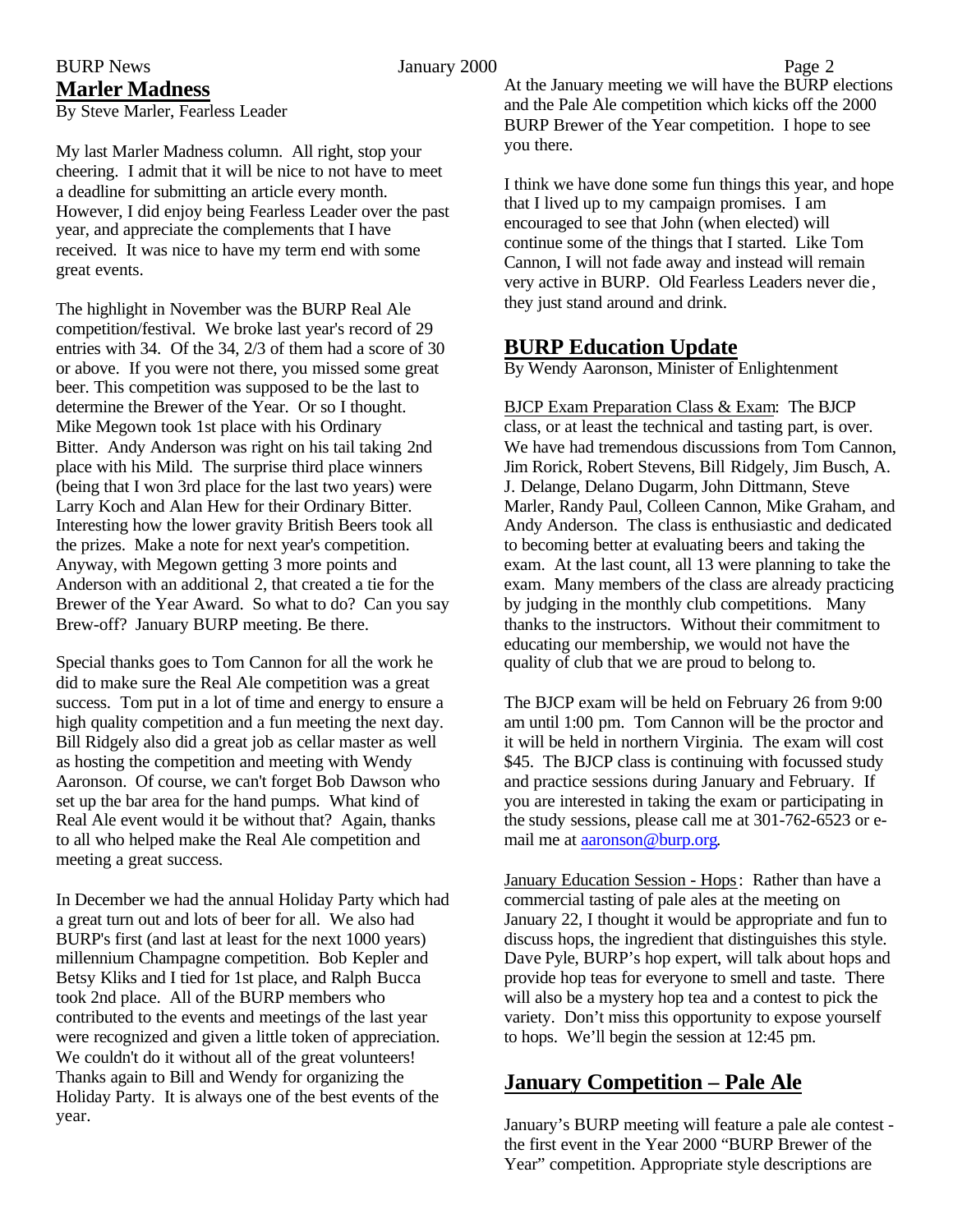BURP News **Figure 3** *BURP* News **Page 3** given below. Those wishing to enter the contest should bring two bottles for judging. Those wishing to judge should contact competition organizer Bruce Bennett (email btbennet@erols.com or phone 703-594-3344).

**Note** : **British pale ale** has been moved to Cat 4 in the BJCP style guidelines ("Bitter & English Pale Ale") so will no longer be included in this contest.

#### **Cat 6A - American Pale Ale**

An adaptation of the original British style, but reflecting a penchant for slightly greater strength and more hops and also the different flavors and aromas of domestic malts, hops, yeasts, and water supplies.

**Ingredients:** Pale ale malt, typically American two-row. Light to medium crystal malts. American hops, often the citrusy ones such as Cascade, Centennial and Columbus, but others may also be used (e.g., Brewer's Gold or Willamette). Water can vary in sulfate content, but carbonate content should be relatively low.

**Vital Statistics:** OG: 1.045-1.056 IBUs: 20-40 FG: 1.010-1.015 SRM: 4-11 ABV: 4.5-5.7% **Commercial Examples:** Sierra Nevada Pale Ale, Dominion Ale, Great Lakes Burning River Pale Ale.

#### **Cat 6B - American Amber Ale**

In the past, this category used to be part of American pale ale. American amber ales differ from American pale ales not only by being darker in color, but also in having more caramel flavor and usually being balanced more evenly between malt and bitterness.

**Ingredients:** Pale ale malt, typically American two-row. Medium to dark crystal malts. American hops, such as Cascade, Centennial, Brewer's Gold, Columbus and Willamette, but others may also be used. Water can vary in sulfate and carbonate content.

| <b>Vital Statistics:</b> | $OG: 1.045-1.056$ |
|--------------------------|-------------------|
| IBUs: $20-40$            | FG: 1.010-1.015   |
| SRM: 11-18               | $ABV: 4.5-5.7\%$  |

**Commercial Examples:** Big Time Atlas Amber, Bell's Amber, Mendocino Red Tail Ale, Rhino Chaser's American Amber Ale, St. Rogue Red Ale, North Coast Red Seal Ale.

#### **Cat 6C - California Common Beer**

An American original. A bottom-fermenting yeast is used to ferment the wort at ale-like temperatures in long shallow pan-like vessels. The use of caramel and crystal malts gives this style a coppery color along with a malty body balanced with a pronounced Northern Brewer hop bite and aroma. Similar in many ways to an American

pale ale.

**Ingredients:** Pale ale malt, American hops (usually woody, such as Northern Brewer, rather than citrusy), small amounts of toasted malt and/or light caramel/crystal malts. Lager yeast, however some strains (often with the mention of "California" in the name) work better than others at the warmer fermentation temperatures (55 to 60F) used (some German strains produce excessive sulfury character).Water should have relatively low sulfate and low to moderate carbonate levels.

**Vital Statistics:** OG: 1.044-1.055 IBUs: 35-45 FG: 1.011-1.014 SRM: 8-14 ABV: 4-5.5% **Commercial Examples:** Anchor Steam, Dominion Victory Amber.

# **BURP Election 2000 Campaign Statements**

The election of BURP officers for the Year 2000 will take place at the January meeting. Campaign statements received thus far are printed below. All BURP members are encouraged to attend the meeting and Vote Early, Vote Often!

#### **Candidate for Fearless Leader (President) – John Dittmann**

I look with anticipation to the coming year. Whether this is the first year of the new millennium or the last year of the old millennium, all must agree it could be an exciting time to be a BURP member.

I am running for the position of Fearless Leader. This is a grand and storied position which has been held by many grand and storied leaders. Our last FL, Steve Marler, was one of these fine leaders. The Brewers Challenge events which Steve championed were a success and I propose to continue these events and allow them to grow. There are some ideas fermenting which may make the Brewers Challenge events even more interesting.

BURP is one of the largest and strongest homebrew clubs in the world. This is primarily due to the hard work of dedicated members. When I read about other clubs' lack of educational programs, either judge or brewer related, it shows me how strong BURP is. I look forward to helping keep BURP in such fine standing.

I hope you will show your confidence in me by electing me your Fearless Leader for 2000.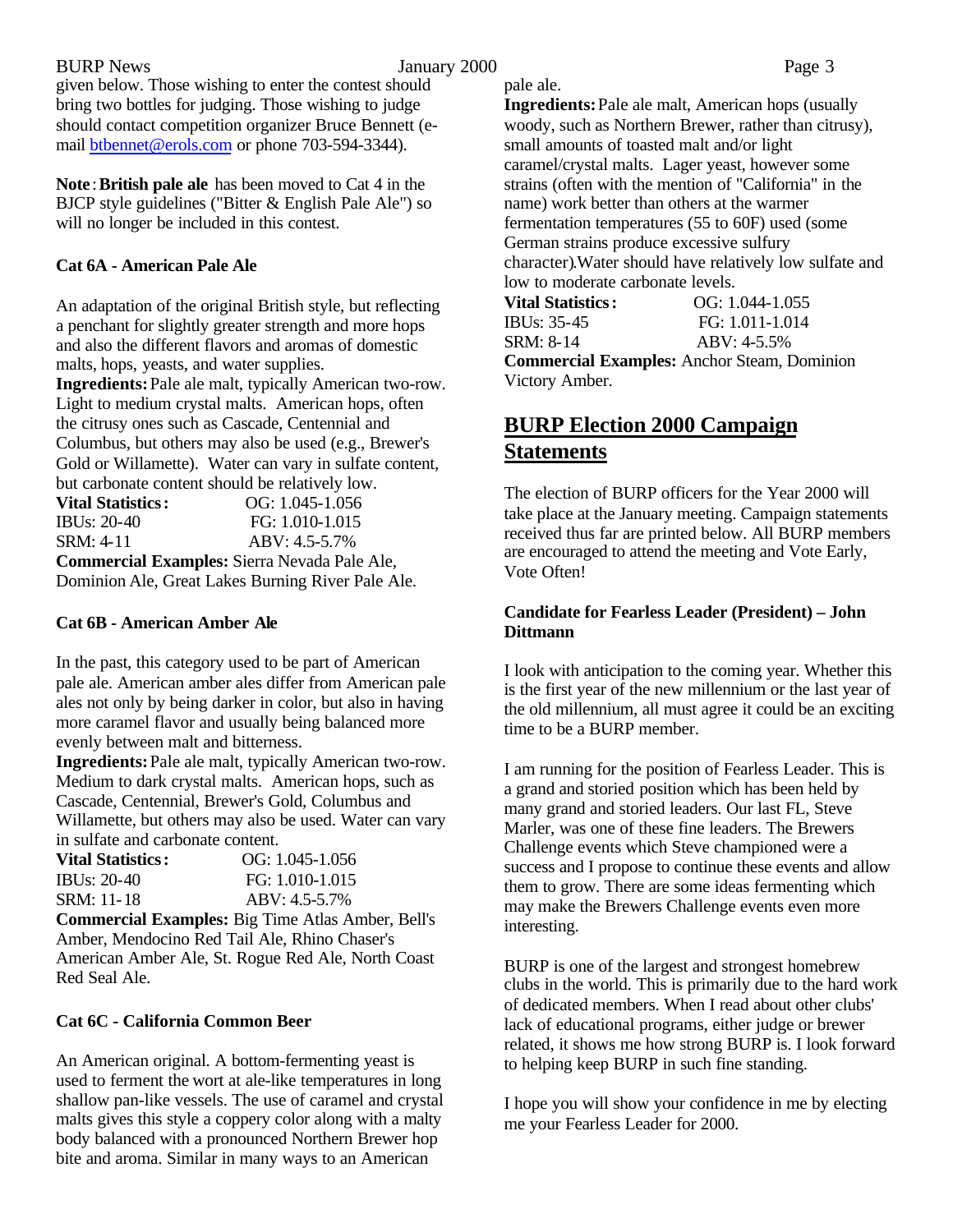#### BURP News **Figure 1.1 According to 1.4 According 1.4 According 1.4 According 1.4 According 1.4 According 1.4 According 1.4 According 1.4 According 1.4 According 1.4 According 1.4 According 1.4 According 1.4 According 1.4 A Candidate for Minister of Culture (Events Organizer) - Bruce Bennett**

I have thrown my hat into the proverbial ring (er) for Minister of Culture (yes, Newman, I do understand it is something I am desperately lacking, and this is the only way culture can ever be associated with my humble self!). I have been assisting Andy for the last year with some of the Club competitions and SPIRIT of FREE BEER. I am a Certified BJCP judge, and I am actively judging.

I am volunteering for this job on a platform of five points of unconsciousness. The first point is to bring a good working relationship between the Minister of Culture and the Minister of Education. I feel that some of our best meetings have been where commercial tastings have been integrated with the club competitions. The second point is to provide new members and less experienced judges with increased opportunities to improve their judging skills by including them in the club competitions. The third point is to better utilize BURP senior judges in club competitions. The senior judges should be running the judging at the club competitions (one selected each month so no one is stuck every meeting running the competition) and assisting with the commercial tasting. The fourth point is to align our competitions with the AHA Club-Only Competitions. We have been poorly represented there in the past, and with the quality of brewers that are in BURP, we should be winning more often. The last point is to bring back SPIRIT of BELGIUM (Yes, Tom, MORE free beer) as a biannual competition.

### **Candidates for Minister of History (Libeerian):**

### **Wendy Schmidt**

I've been a member of BURP for two years and have participated in a number of BURP events. I would like to become more involved in the club and give back to the club a level of effort which I feel I owe. I have a few ideas for energizing the Libeery and making it more of use to club members:

1. Look into linking to other sources on the web which provide informational papers/articles online.

2. Provide more information at the BURP meetings for available libeery material, especially to coincide with that meeting's club competition and/or beer education class.

3. Increase the sharing/visibility of newsletters and info from other clubs within our club.

4. Obtain feedback from club members as to what type of material you would like to see in the libeery and how you would like to be able to access it. I think we have a great homebrew club, and I will do my best to keep it going strong in 2000.

#### **Bob Kepler**

I'm running for BURP Libeerian for many reasons. First and foremost, I'd like to replenish the faith lost in this office caused by the custodial neglect of Newman. Although I was impressed with the custom magazine rack he installed in his "porcelain library", I was dismayed to find many pages stuck together.

Secondly, I'm somewhat selfish and cheap. Betsy and I are both studying to take the BJCP exam this spring, and we could use the wealth and depth of brewing knowledge right off our shelf. I thought I could just drink a lot and pass the test. Wrong. Luckily the BURP Library stocks all the material on the BJCP reading list. And if you don't elect me and I barely pass the test, then it'll be YOUR fault if I score your beer a 12 and find "a hint of diaper in the nose".

But what's in it for you?, you ask. Well, here's what I propose to do if I'm elected BURP Libeerian. As an under-utilized resource, I promise to bring the BURP Libeery to the frontal lobes of the membeersip by frequently reading through the material PERSONALLY and yanking out pertinent info to feed your heads. I will use the magical powers of the newsletter to submit frequent reminders of what books or articles are available to help you brew a winning beer in the following month's club competition.

Plus, let's face it. I'm a nice guy, and I show up at most all the meetings and I volunteer for MASHOUT meetings and such and I like to give back to the club and I love you guys (Tito.... a tissue please).

helpmehelpyou. help me help you. Help ME help You. HELP ME HELP YOU!!!

#### **Candidate for Minister of Prosperity (Treasurer) - Ralph Bucca**

As a BURP founding father, I feel obligated to run for an office that I have not yet occupied. As BURP Treasurer, I will run the club's finances just like my family's - \$ in, \$ out, sent to the right places. Any excess \$ will be spent on an appropriate charity such as SOMD (**Ed note** – BURP's favorite charity, "So Others May Drink").